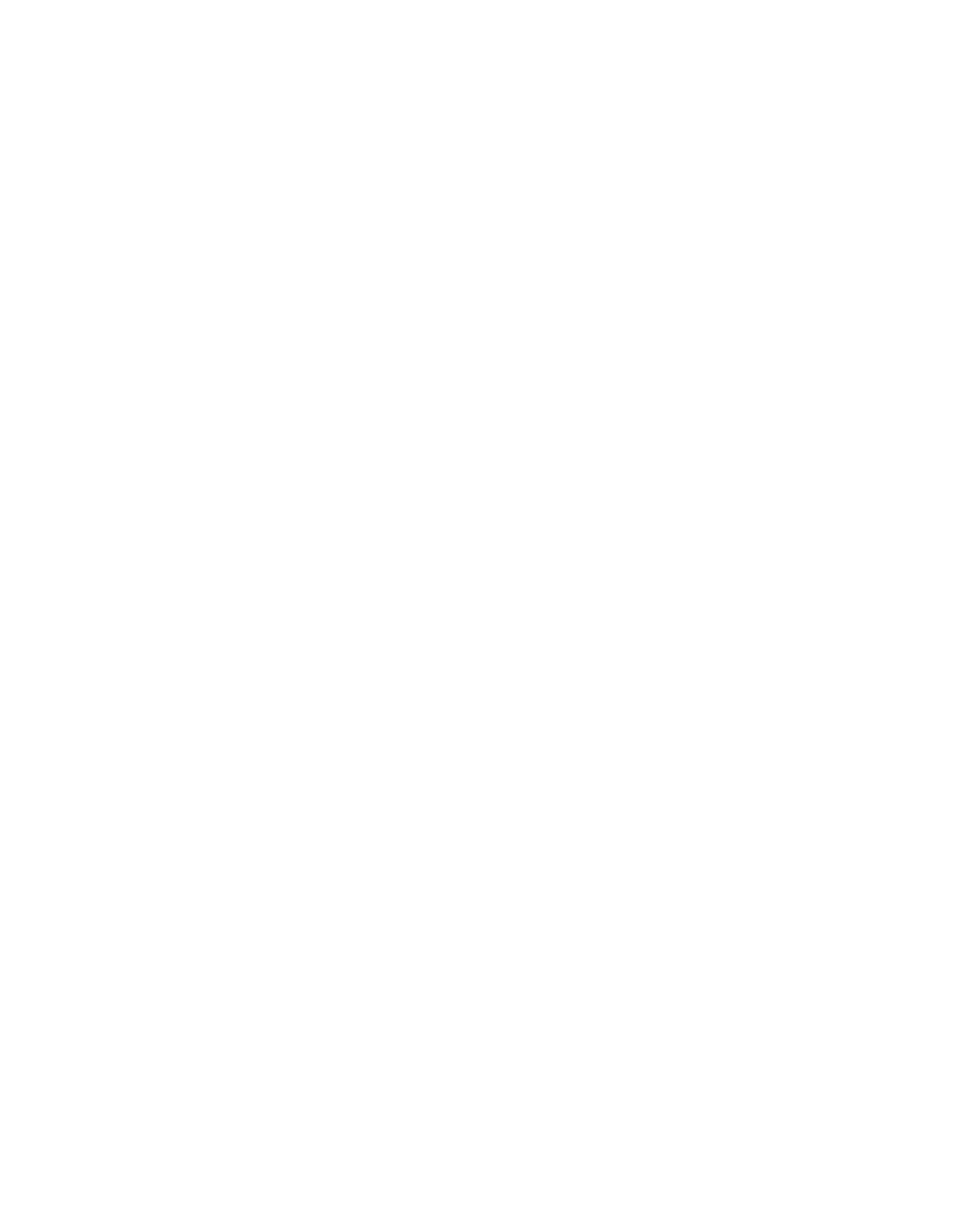# **COURT OF APPEALS DECISION DATED AND FILED NOTICE**

September 8, 1999

**Marilyn L. Graves Clerk, Court of Appeals of Wisconsin** 

 **This opinion is subject to further editing. If published, the official version will appear in the bound volume of the Official Reports.**

 **A party may file with the Supreme Court a petition to review an adverse decision by the Court of Appeals.** *See* **§ 808.10 and RULE 809.62, STATS.** 

**No. 99-0252** 

### **STATE OF WISCONSIN IN COURT OF APPEALS**

**CVW, LIMITED,** 

### **PLAINTIFF-APPELLANT,**

 **V.** 

**LAWRENCE M. STRESS, BY HIS GUARDIAN, KEVIN L. STRESS, DUNN COUNTY TREASURER, NELLIE THOMPSON, DEPARTMENT OF REVENUE, PHILLIPS BROADCASTING CO. INC. AND DEPARTMENT OF INDUSTRY, LABOR & JOB,** 

 **DEFENDANTS,** 

**ADVENT ENVIRONMENTAL SERVICES, INC.,** 

 **DEFENDANT-RESPONDENT.** 

APPEAL from a judgment of the circuit court for Dunn County:

WILLIAM C. STEWART, Judge. *Reversed and cause remanded.*

Before Cane, C.J., Hoover, P.J., and Gordon Myse, Reserve Judge.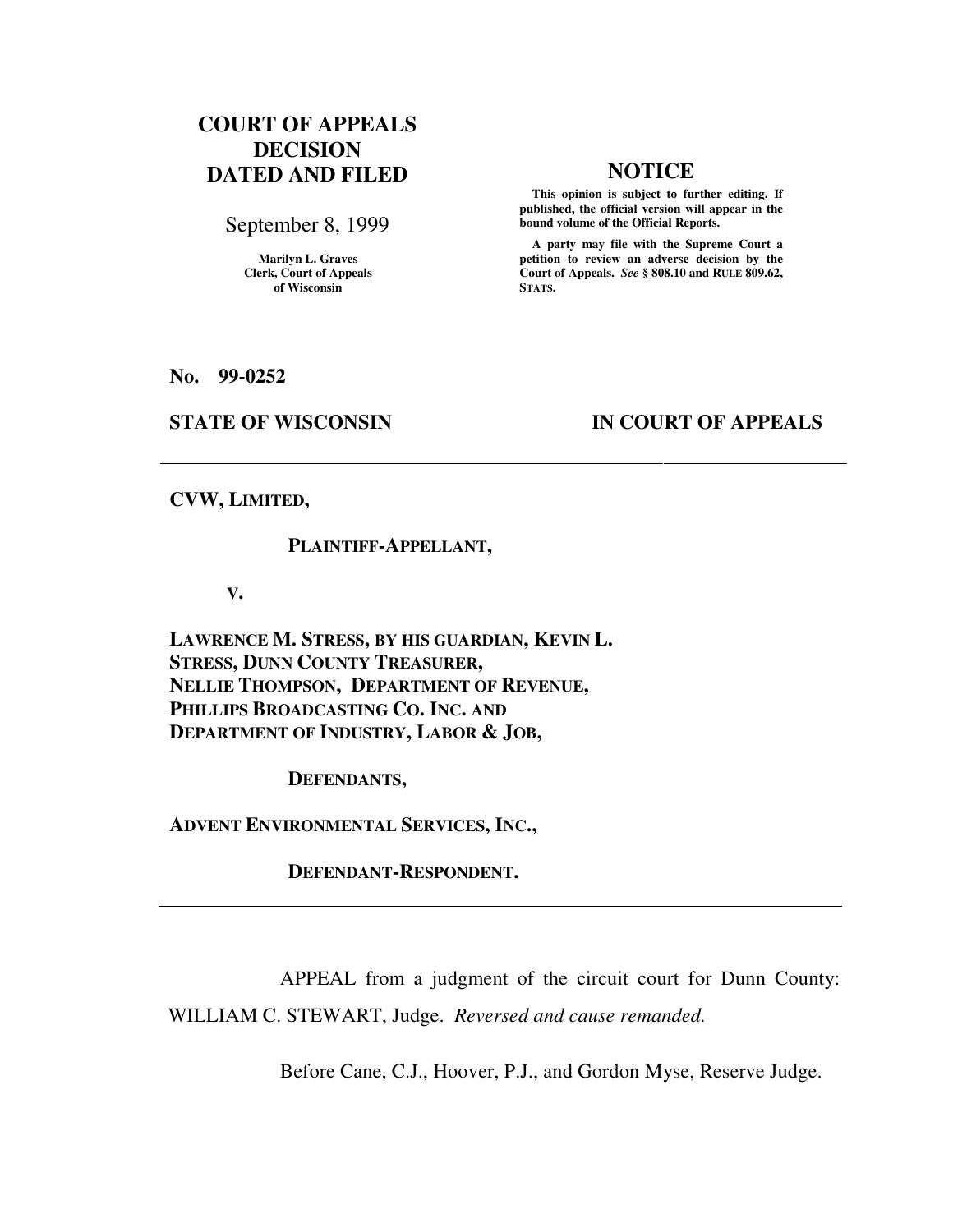CANE, C.J. CVW, Limited, appeals from a summary judgment granted in favor of Advent Environmental Services, Inc. CVW argues that Advent's judgment lien, though first filed, became junior to a subsequently filed Internal Revenue Service tax lien by virtue of the application of Wisconsin's homestead exemption statute, § 815.20, STATS. We agree. Accordingly, we reverse the summary judgment and remand to the circuit court for further proceedings consistent with this opinion.

### **BACKGROUND**

Lawrence and Linda Stress purchased the real property at issue in October 1989.<sup>1</sup> Advent Environmental Services, Inc., docketed a judgment lien against the Stress property on June 9, 1995. The IRS thereafter attached a federal tax lien, recorded on August 28, 1995. Pursuant to 26 U.S.C. §§ 6331—6344, the IRS seized the Stress property for nonpayment of federal taxes and subsequently sold it at a public sale on July 24, 1997, to the highest bidder, CVW Limited, for \$15,342.61. It is undisputed that there is insufficient equity in the property to satisfy subordinate lienholders.

The redemption period, mandated by 26 U.S.C.  $\S 6337$ , expired without redemption by Stress, his executors, administrators, any person on his

 **(b) Redemption of real estate after sale.—** 

 $\overline{a}$ 

(continued)

<sup>&</sup>lt;sup>1</sup> Linda Stress died on November 17, 1993. Her interest in the property was terminated pursuant to § 867.046, STATS., and was memorialized by a termination of her property interest.

<sup>&</sup>lt;sup>2</sup> The Internal Revenue Code, 26 U.S.C.  $\S$  6337, states in pertinent part:

 **<sup>(1)</sup> Period.—**The owners of any real property sold as provided in section 6335, their heirs, executors, or administrators, or any person having any interest therein, or a lien thereon, or any person in their behalf, shall be permitted to redeem the property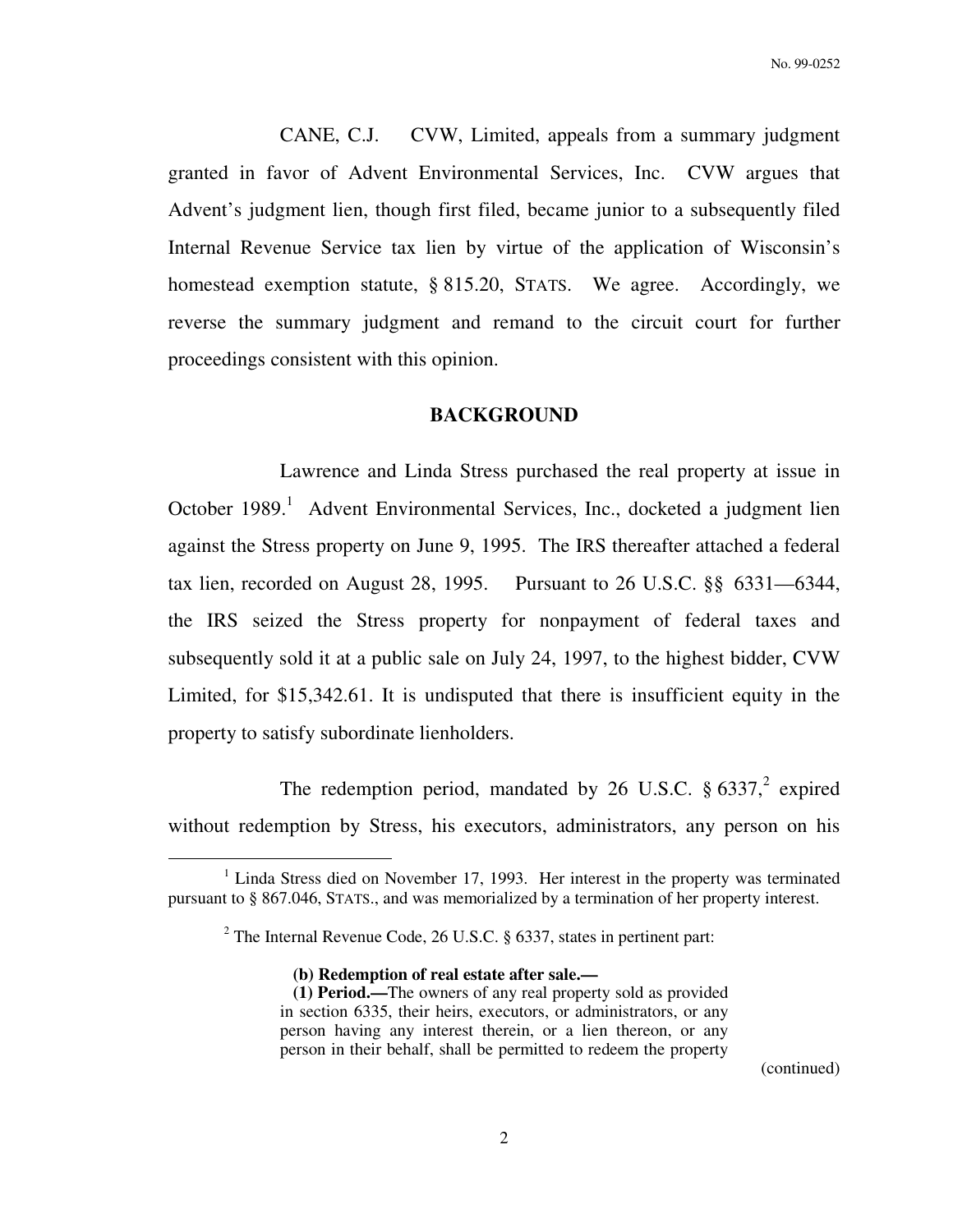No. 99-0252

behalf, or by any person having an interest or lien on the property. Consequently, the IRS issued a quit claim deed to CVW for the property and CVW filed this action to quiet title. Contending that the tax sale extinguished Advent's judgment lien, CVW moved for summary judgment. Advent, asserting that its judgment lien remained attached to CVW's property, also moved for summary judgment. Finding that Advent's judgment lien survived CVW's purchase of the property, the circuit court granted summary judgment in favor of Advent. This appeal followed.

# **ANALYSIS**

Statutory interpretation is a question of law that this court reviews de novo. *See State v. Kirch*, 222 Wis.2d 598, 602, 587 N.W.2d 919, 920 (Ct. App. 1998). Further, whether summary judgment was appropriately granted presents a question of law that we review independently of the circuit court. *See Fortier v. Flambeau Plastics Co.*, 164 Wis.2d 639, 651-52, 476 N.W.2d 593, 597 (Ct. App. 1991). When reviewing summary judgments, we utilize the same analysis as the circuit court and must apply the standards set forth in § 802.08(2), STATS. *See Schultz v. Industrial Coils, Inc.*, 125 Wis.2d 520, 521, 373 N.W.2d 74, 74-75 (Ct. App. 1985). In general, "summary judgment is proper where there are no genuine issues of material fact and the moving party is entitled to judgment as a matter of law." *Kenefick v. Hitchcock*, 187 Wis.2d 218, 224, 522 N.W.2d 261, 263 (Ct. App. 1994).

 $\overline{a}$ 

sold, or any particular tract of such property, at any time within 180 days after the sale thereof.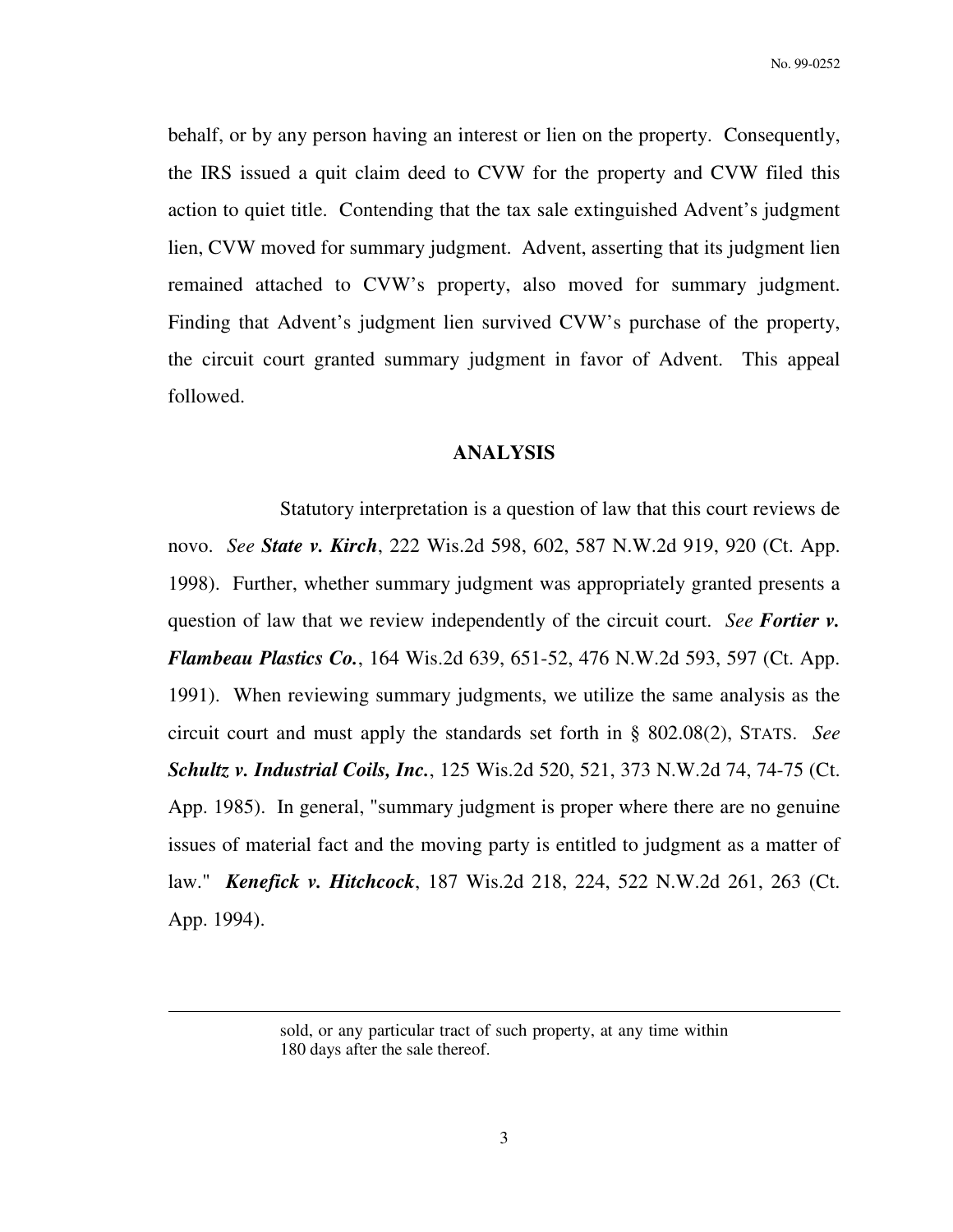CVW contends that Advent's judgment lien, though first filed, became junior to the subsequently filed IRS tax lien by virtue of Wisconsin's homestead exemption statute, § 815.20, STATS. In applying the Internal Revenue Code, as we must here, "state law determines the nature of the legal interest which the taxpayer had in the homestead property," and "[o]nce state law has been used to determine the nature and existence of a property interest, further state law is inoperative, and the tax consequences thenceforth are dictated by federal law." *Elfelt v. Cooper*, 168 Wis.2d 1008, 1019-20, 485 N.W.2d 56, 61 (1992).

 In Wisconsin, the general rule of priorities is that "the lien of a judgment is superior to all conveyances … and liens on the debtor's land which are made or accrue after the judgment lien has been attached." *Carefree Homes, Inc. v. Production Credit Ass'n*, 81 Wis.2d 541, 545, 260 N.W.2d 759, 761 (1978). In other words, "the first in time is the first in right." *United States v. City of New Britain*, 347 U.S. 81, 85 (1954). The United States Supreme Court noted that this general principle "is widely accepted and applied, *in the absence of legislation to the contrary*." *Id*. (emphasis added).

 This "first in time" principle notwithstanding, under Wisconsin's homestead exemption statute, "an exempt homestead … shall be exempt from execution, from the lien of every judgment … of the owner to the amount of \$40,000, except mortgages, laborers', mechanics' and purchase money liens and *taxes* and except as otherwise provided."<sup>3</sup> Section 815.20, STATS. (emphasis

 $\overline{a}$ 

<sup>&</sup>lt;sup>3</sup> Homestead is defined as "the dwelling and so much of the land surrounding it as is reasonably necessary for use of the dwelling as a home, but not less than one-fourth acre (if available) and not exceeding 40 acres." Section 990.01(13)(a), STATS.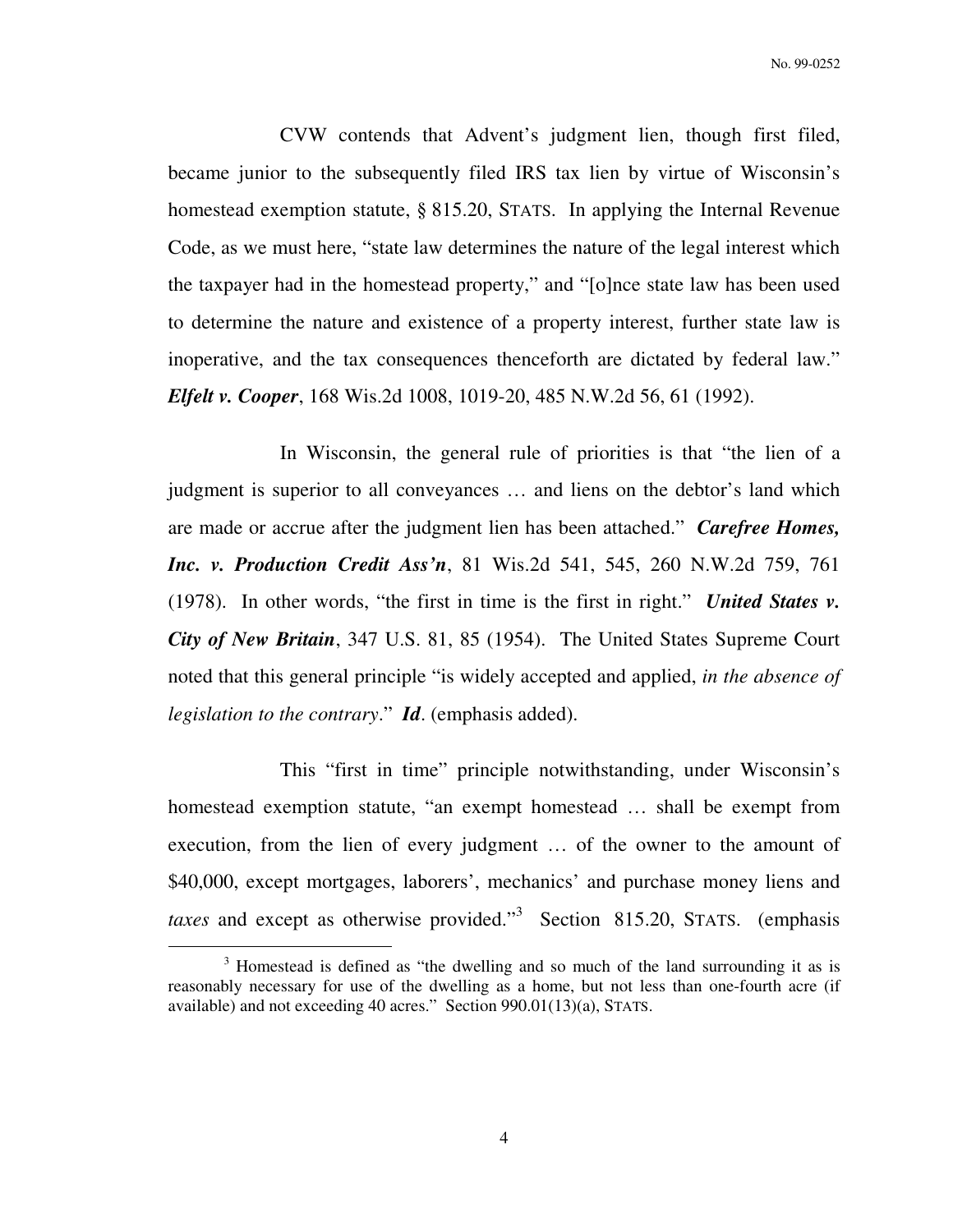No. 99-0252

added). Moreover, under § 806.15(1), STATS., "[e]very judgment properly entered in the judgment and lien docket … shall, for 10 years from the date of entry, be a lien on all real property of every person against whom the judgment is entered … *except homestead property that is exempt from execution under s. 815.20* …." *Id*. (emphasis added.) Our initial inquiry therefore is whether the homestead exemption statute applies here.

 Advent does not dispute that the property in question is homestead property that Stress occupied. Rather, Advent argues that its lien was not affected by the homestead exemption because Stress never asserted his homestead rights before the property at issue was sold to CVW. We disagree.

 This court has long recognized "that the public policy of this state strongly favors the liberal construction of the homestead statutes in favor of the debtor, and that homestead rights are preferred over the rights of creditors." *Mogilka v. Jeka*, 131 Wis.2d 459, 468, 389 N.W.2d 359, 362 (Ct. App. 1986). Thus, "the right to the homestead exemption does not depend upon its formal exercise." *Lueptow v. Guptill*, 56 Wis.2d 396, 404, 202 N.W.2d 255, 260 (1972). Rather, the "fact of occupancy" may be sufficient to indicate one's declaration of the homestead exemption. *Id*. at 404-05, 202 N.W.2d at 260; *see also Martin v. C. Aultman & Co.*, 80 Wis. 150, 49 N.W. 749 (1891). In *Larson v. State Bank of Ogema*, 201 Wis. 313, 230 N.W. 132 (1930), the debtor never "expressly made or requested any selection of any of his acreage as a homestead, or objected to the sale under execution of any of his land." *Id*. at 316, 230 N.W. at 134. Nevertheless, the court held:

> [S]uch use and occupancy themselves evidence the selection by the owner of all of such contiguous land as his homestead, and constitute notice to all of its character as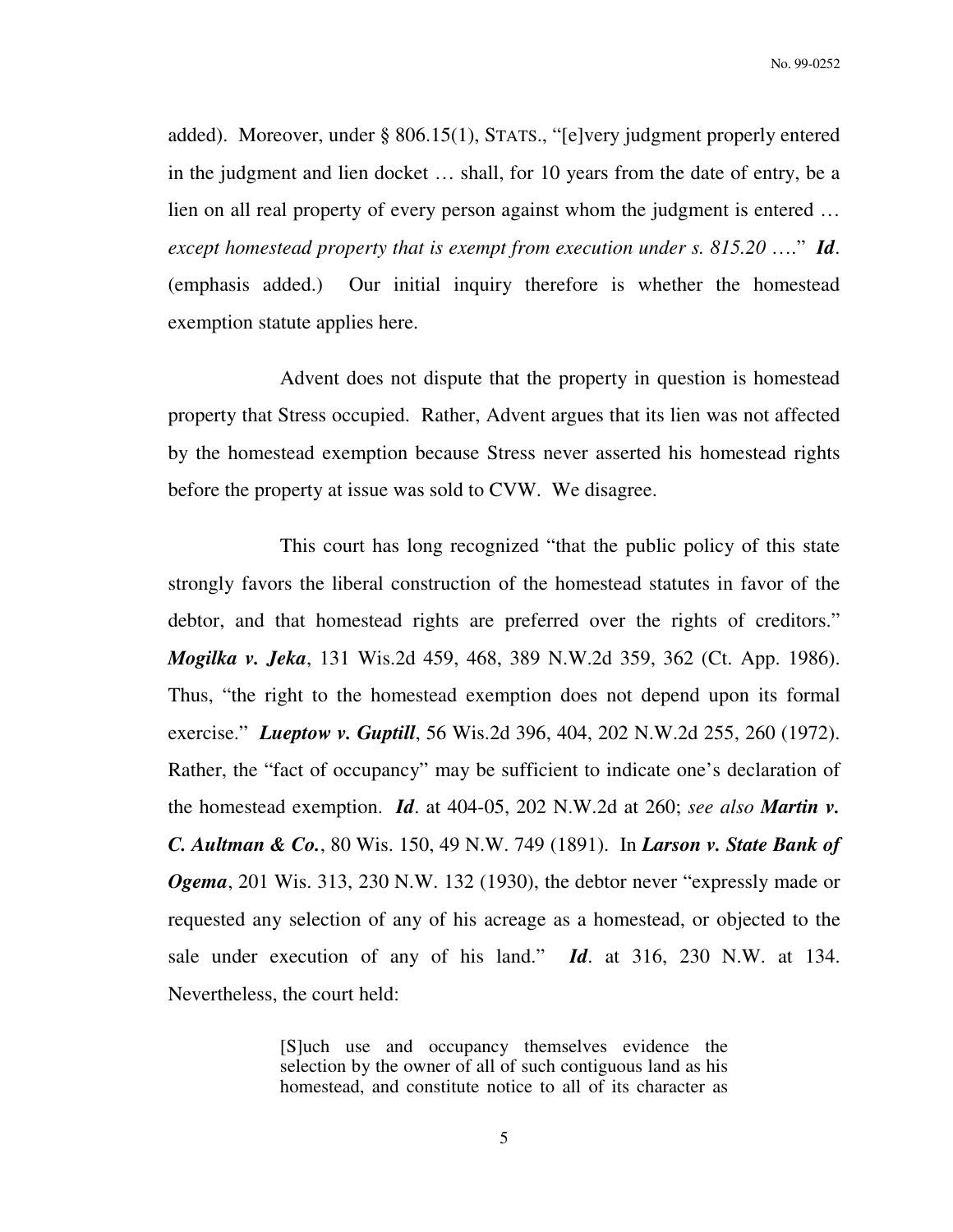his homestead, and of his selection thereof as such, without his giving any other notice.

*Id*. at 318, 230 N.W. at 134. Similarly, in *Lueptow*, the judgment lienholder argued that the debtors failed to exercise their homestead exemption. *See Lueptow*, 56 Wis.2d at 404, 202 N.W.2d at 259. Our supreme court, applying the "mere occupancy rule," held that the homestead exemption had been properly exercised "by the [debtors'] residence on the real estate at the time of the docketing of Lueptow's cognovit judgment." *Id*. at 405, 202 N.W.2d at 260. We therefore hold that Stress's occupancy on the homestead constituted an exercise of the homestead exemption.

 Having established that the homestead exemption was exercised here, we must address how the exemption affects the priority of liens, as any liens junior to the tax lien will be discharged upon IRS issuance of a deed to the real property, pursuant to tax sale. *See* 26 U.S.C. § 6339(c). We must stress, however, that we are addressing only the application of the homestead exemption statute, § 815.20, STATS., and only where, as here, equity in the property is insufficient to satisfy subordinate lienholders.

 Under federal law, where real property is sold by tax sale, "as provided in [26 U.S.C. § 6335] and not redeemed in the manner and within the time provided in [26 U.S.C. § 6337], the Secretary shall execute … to the purchaser of such real property … a deed of the real property[.]" 26 U.S.C. § 6338(b). Consequently, and with respect to junior encumbrances, "a deed to real property executed pursuant to section 6338 shall discharge such property from all liens, encumbrances, and titles over which the lien of the United States with respect to which the levy was made had priority." 26 U.S.C. § 6339(c). In other words, the deed to real property executed pursuant to a tax sale under 26 U.S.C.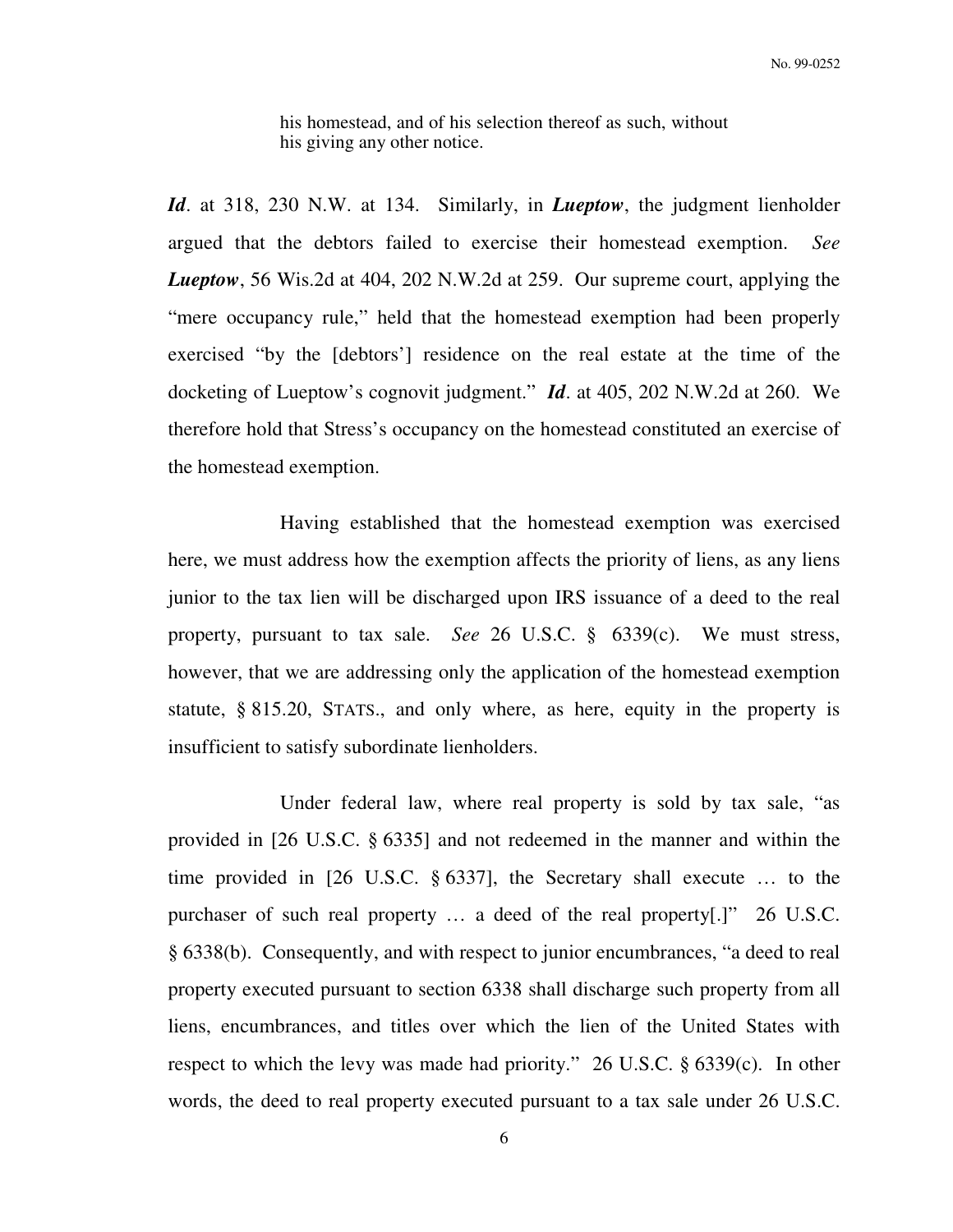§§ 6331—6344 discharges all encumbrances junior to the tax lien. We will therefore determine whether Advent's lien was subordinated by virtue of the homestead exemption statute where, as here, equity in the property is insufficient to satisfy subordinate lienholders.

 The general principle of "first in time" effectively creates a "prior lien"—a term commonly used to denote a "first or superior lien*.*" *See* BLACK'S LAW DICTIONARY 1074 ( $5<sup>th</sup>$  ed. 1979). The term "superior," means "higher; belonging to a higher grade," *id*. at 1288, and in the realm of lienholder priorities, a superior or prior lien has the first right to satisfaction of its lien. *See City of New Britain*, 347 U.S. at 85. Distinctions made under the homestead exemption, however, interfere with this prioritization scheme.

 A homestead is exempt from all judgment liens *except* mortgages, laborers', mechanics' and purchase money liens and *taxes*. Section 815.20, STATS. It has been recognized that:

> The effect of *this distinction between exemptible and nonexemptible creditors is the subordination of senior judgment creditors to junior but nonexemptible lienholders* upon the sale of the property. This subordination interferes with the usual prioritization scheme in Wisconsin, which generally gives priority to encumbrances on property in the order of their recording.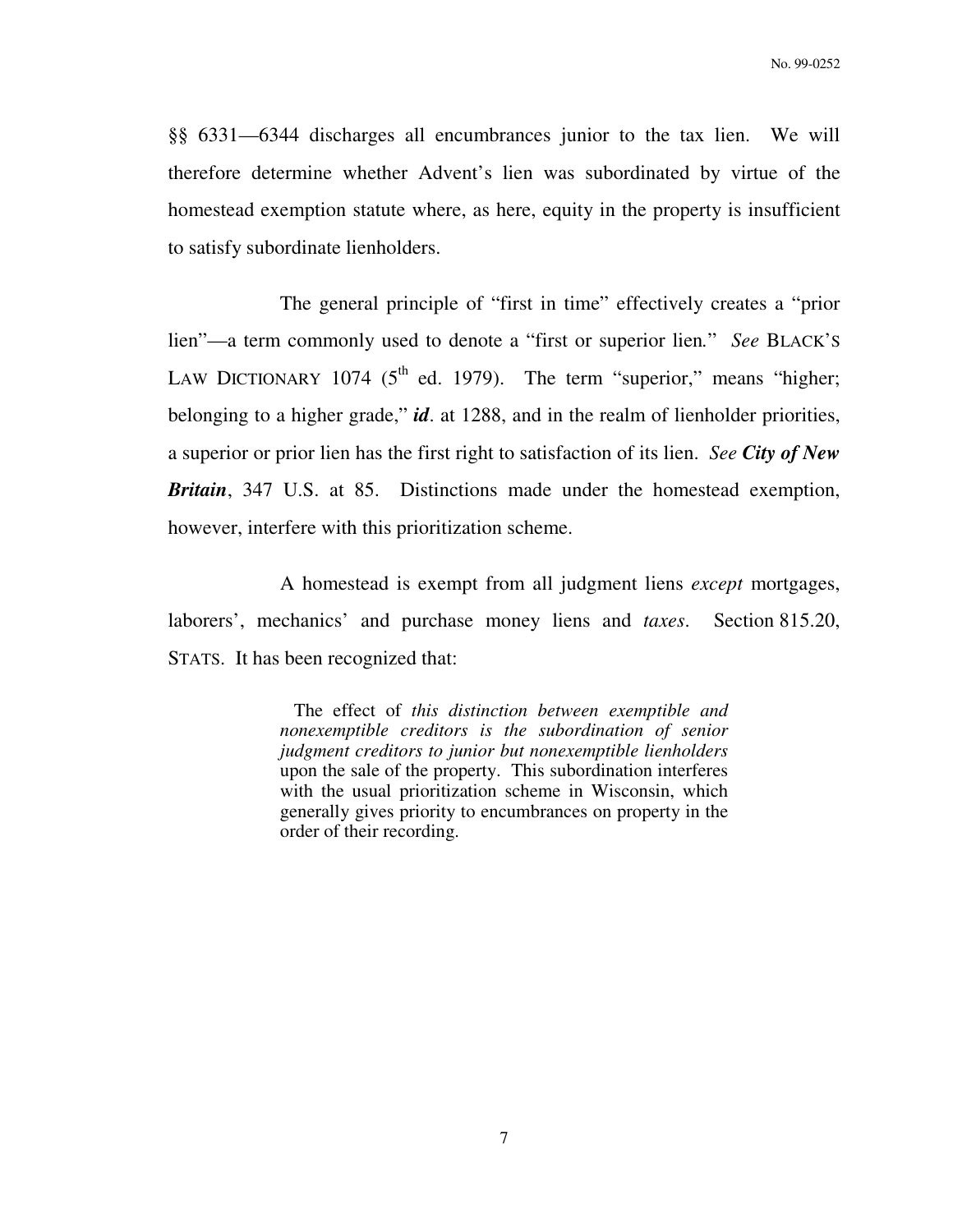*In re Hazard v. Overhead Door Co.*, 113 B.R. 494, 497 (W.D. Wis. 1990)  $(emphasis added).<sup>4</sup>$  Although the subordination of otherwise senior judgment creditors interferes with the usual prioritization scheme in Wisconsin, i.e., first in time is first in right, the Bankruptcy Court has "recognized the [Wisconsin] exemption statute's mandate to subordinate the security interests of exemptible creditors to those of nonexemptible lienholders .… " *Id*. (citing *Lueptow*).

 Here, even though Advent's lien was first filed, it is subject to the homestead exemption and therefore subordinated to the subsequently filed, but nonexemptible tax lien. In other words, because Advent's lien is subject to the homestead exemption while the tax lien is not, the operation of the homestead exemption effectively subordinates Advent's otherwise superior judgment lien to the status of junior lienholder. Consequently, Advent's junior lien was discharged by operation of federal law—specifically by the execution of the IRS's quit claim deed to CVW under 26 U.S.C. § 6338. We therefore reverse the circuit court's granting of summary judgment in favor of Advent and remand for further proceedings consistent with this opinion.

 $\overline{a}$ 

<sup>&</sup>lt;sup>4</sup> In addition to establishing the subordination of otherwise senior lienholders under the homestead exemption, the *Hazard* court, interpreting 11 U.S.C. § 522(f)(1), held that judicial liens may be avoided "if the total value of the liens held against the property reduces the equity below the exemption level." *In re Hazard v. Overhead Door Co.*, 113 B.R. 494, 498 (W.D. Wis. 1990). *Hazard* arose out of a ch. 7 debtor's motion to avoid a judicial lien on homestead property that had been valued at \$90,000. *See id*. at 496. In essence, although the debtors could not avoid the approximately \$70,000 owed in mortgage and taxes, they argued that they should be allowed to avoid the judgment lien on the ground that the lien impaired their homestead exemption, contrary to 11 U.S.C. § 522 (f)(1). Under 11 U.S.C. § 522(f)(1), a debtor may avoid a judicial lien if the lien impairs an exemption to which the debtor would have been entitled but for the lien. *See id*. at 495-96. The *Hazard* court held that, as the equity remaining in the property (i.e. \$20,000) fell below Wisconsin's \$40,000 homestead exemption, the judgment lien impaired the debtor's exemption and would therefore be avoided. *See id*. at 499.